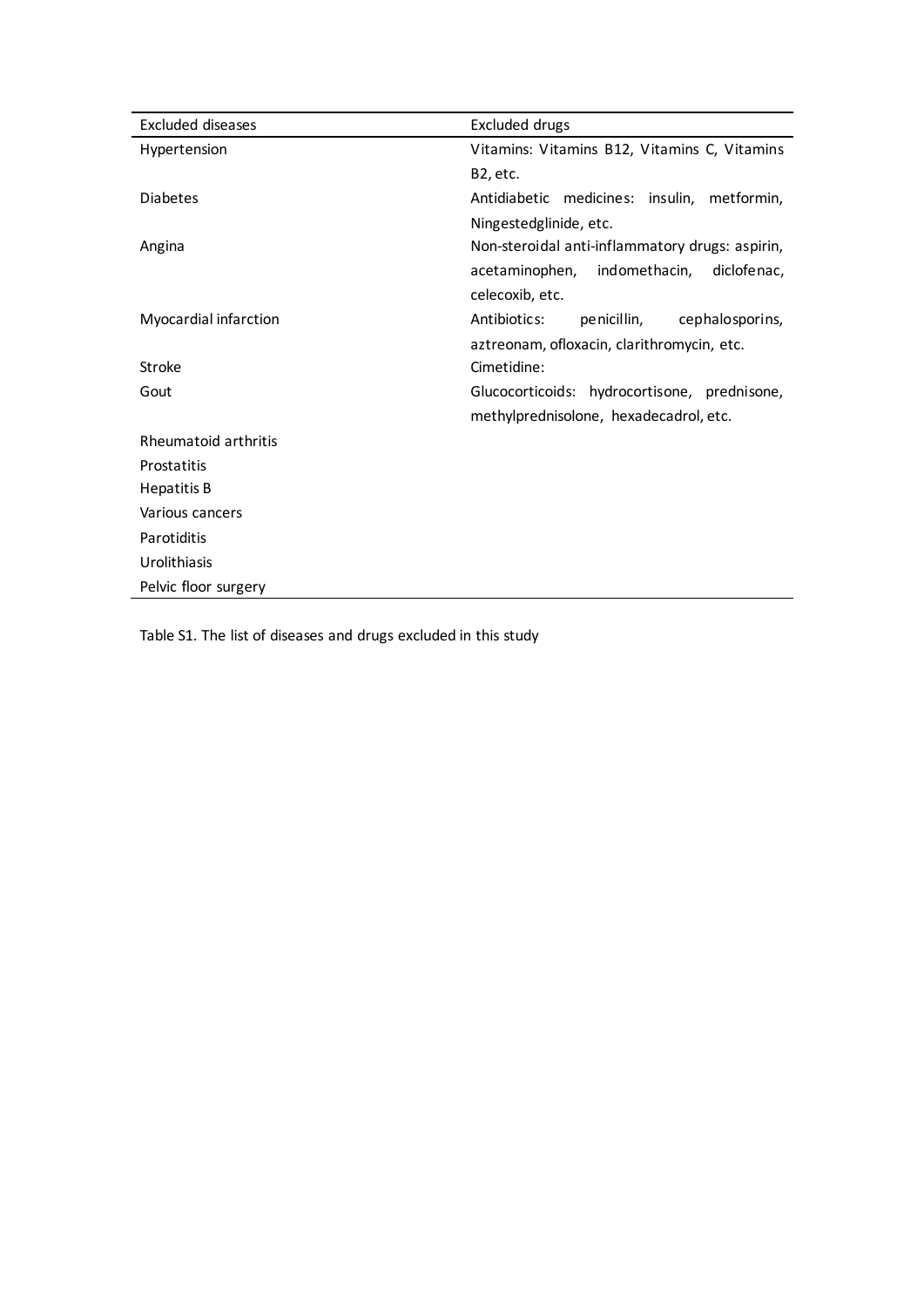|           |          | No. ED | No. Non-ED |              | <b>HCY</b>      |              |                | <b>Binary HCY</b> |              |                | <b>B12</b>      |              |              | FA              |              |
|-----------|----------|--------|------------|--------------|-----------------|--------------|----------------|-------------------|--------------|----------------|-----------------|--------------|--------------|-----------------|--------------|
|           |          |        |            | BETA/OR      | 95%Cl           | P.           | <b>BETA/OR</b> | 95%CI             | P.           | <b>BETA/OR</b> | 95%CI           | P.           | BETA/OR      | 95%CI           | P.           |
| Ages <40  |          |        |            |              |                 |              |                |                   |              |                |                 |              |              |                 |              |
| IIEF-5    |          | 409    | 531        | $-0.246$     | $-1.32, 0.837$  | 0.656        | $-0.269$       | $-0.845, 0.307$   | 0.359        | 0.627          | $-0.202, 1.456$ | 0.138        | $-0.137$     | $-1.135, 0.862$ | 0.788        |
| <b>ED</b> |          |        |            | 0.987        | 0.594-1.639     | 0.960        | 1.147          | 0.876-1.501       | 0.319        | 1.207          | 0.818-1.780     | 0.344        | 1.146        | 0.718-1.829     | 0.567        |
|           | None     |        |            | $\mathbf{1}$ | $\mathbf{1}$    | 1            | $\mathbf{1}$   | $\mathbf{1}$      | $\mathbf{1}$ | $\mathbf{1}$   | 1               | $\mathbf{1}$ | $\mathbf{1}$ | $\mathbf{1}$    | $\mathbf{1}$ |
|           | Mild     |        |            | 0.961        | 0.547-1.688     | 0.889        | 1.185          | 0.881-1.594       | 0.263        | 1.460          | 0.945-2.255     | 0.088        | 1.162        | 0.692-1.950     | 0.571        |
|           | Moderate |        |            | 0.794        | 0.282-2.238     | 0.662        | 0.843          | 0.486-1.462       | 0.544        | 0.957          | 0.444-2.066     | 0.912        | 1.015        | 0.401-2.568     | 0.974        |
|           | Severe   |        |            | 1.429        | 0.469-4.357     | 0.530        | 1.351          | 0.732-2.495       | 0.336        | 0.544          | 0.223-1.326     | 0.180        | 1.276        | 0.432-3.766     | 0.659        |
| 40-49     |          | 176    | 131        |              |                 |              |                |                   |              |                |                 |              |              |                 |              |
| IIEF-5    |          |        |            | 0.501        | $-1.025, 2.207$ | 0.519        | $-0.109$       | $-1.060, 0.841$   | 0.821        | 0.320          | $-0.904, 1.544$ | 0.607        | 0.990        | $-0.622, 2.602$ | 0.228        |
| ED        |          |        |            | 0.842        | $0.398, -1.778$ | 0.651        | 1.129          | 0.710-1.795       | 0.608        | 1.692          | 0.925-3.094     | 0.088        | 0.878        | 0.398-1.937     | 0.747        |
|           | None     |        |            | $\mathbf{1}$ | $\mathbf{1}$    | 1            | $\mathbf{1}$   | $\mathbf{1}$      | $\mathbf{1}$ | $\mathbf{1}$   | $\mathbf{1}$    | $\mathbf{1}$ | 1            | $\mathbf{1}$    | $\mathbf{1}$ |
|           | Mild     |        |            | 0.820        | 0.358-1.878     | 0.638        | 1.135          | 0.685-1.882       | 0.623        | 2.907          | 1.402-6.026     | 0.004        | 1.174        | 0.495-2.785     | 0.716        |
|           | Moderate |        |            | 0.951        | 0.288-3.146     | 0.935        | 1.267          | 0.598-2.682       | 0.537        | 0.550          | 0.224-1.355     | 0.194        | 0.380        | $0.102 - 1.407$ | 0.147        |
|           | Severe   |        |            | 0.845        | 0.140-5.123     | 0.855        | 0.905          | 0.318-2.578       | 0.852        | 0.910          | 0.243-3.403     | 0.889        | 0.579        | $0.105 - 3.183$ | 0.530        |
| 50-59     |          | 69     | 21         |              |                 |              |                |                   |              |                |                 |              |              |                 |              |
| IIEF-5    |          |        |            | 4.297        | $-0.514, 9.108$ | 0.079        | 1.597          | $-0.408, 3.602$   | 0.117        | $-2.046$       | $-4.862, 0.770$ | 0.152        | $-1.649$     | $-5.387, 2.088$ | 0.383        |
| ED        |          |        |            | 0.314        | 0.028-3.584     | 0.351        | 0.867          | 0.309-2.430       | 0.786        | 1.521          | 0.355-6.516     | 0.572        | 1.773        | 0.265-11.867    | 0.555        |
|           | None     |        |            | $\mathbf{1}$ | $\mathbf{1}$    | $\mathbf{1}$ | $\mathbf{1}$   | $\mathbf{1}$      | $\mathbf{1}$ | $\mathbf{1}$   | $\mathbf{1}$    | $\mathbf{1}$ | $\mathbf{1}$ | 1               | $\mathbf{1}$ |
|           | Mild     |        |            | 0.379        | 0.024-5.901     | 0.489        | 0.927          | 0.299-2.875       | 0.895        | 0.859          | 0.171-4.308     | 0.853        | 1.601        | 0.198-12.945    | 0.659        |
|           | Moderate |        |            | 0.669        | 0.030-14.774    | 0.799        | 1.326          | 0.356-4.931       | 0.674        | 4.335          | 0.603-31.187    | 0.145        | 1.042        | 0.086-12.647    | 0.974        |
|           | Severe   |        |            | 0.046        | $0.001 - 1.941$ | 0.107        | 0.358          | 0.077-1.660       | 0.189        | 2.060          | 0.256-16.573    | 0.497        | 3.751        | 0.263-53.516    | 0.330        |
| $\geq 60$ |          | 34     | 10         |              |                 |              |                |                   |              |                |                 |              |              |                 |              |
| IIEF-5    |          |        |            | $-0.479$     | $-7.400, 6.442$ | 0.889        | $-0.116$       | $-3.491, 3.259$   | 0.945        | $-0.526$       | $-4.308, 3.255$ | 0.779        | 2.899        | $-2.726, 8.523$ | 0.303        |
| ED        |          |        |            | 29.170       | 0.379-2.243E3   | 0.128        | 2.544          | 0.409-15.822      | 0.317        | 0.714          | 0.089-5.723     | 0.751        | 0.523        | 0.018-15.079    | 0.705        |
|           | None     |        |            | $\mathbf{1}$ | 1               | $\mathbf{1}$ | $\mathbf{1}$   | $\mathbf{1}$      | $\mathbf{1}$ | $\mathbf{1}$   | $\mathbf{1}$    | $\mathbf{1}$ | $\mathbf{1}$ | $\mathbf{1}$    | $\mathbf{1}$ |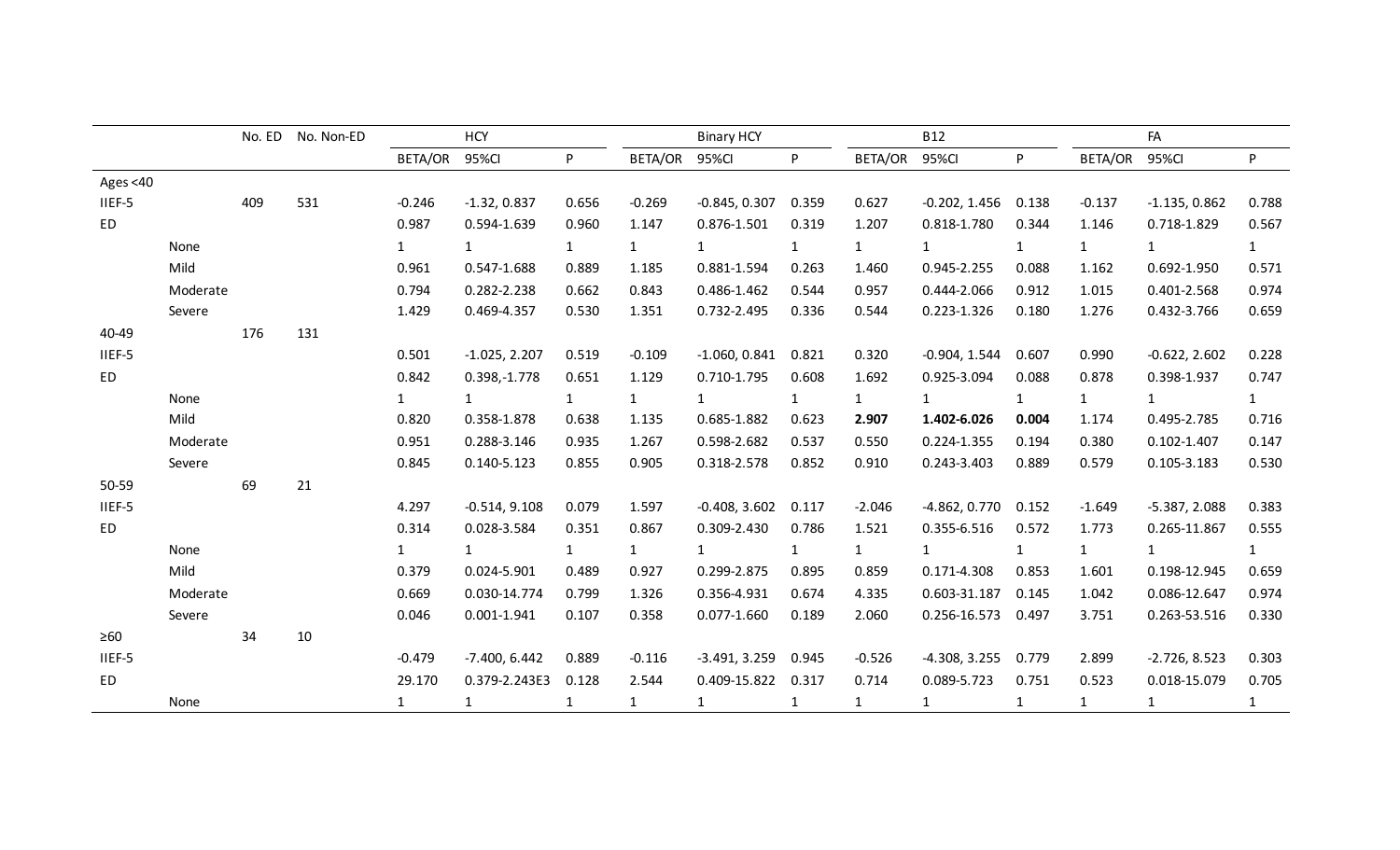| Mild     | 767.519 | 1.649-3.573E5 | 0.034    | 4.093 | 0.337-49.760 | 0.269 | 0.677 | 0.038-12.139 | 0.791 | 0.645 | 0.008-52.675  | 0.845 |
|----------|---------|---------------|----------|-------|--------------|-------|-------|--------------|-------|-------|---------------|-------|
| Moderate | 11.236  | 0.098-1.289E3 | .0.317 ر | 2.266 | 0.283-18.119 | 0.441 | 1.067 | 0.092-12.408 | 0.959 | 2.717 | 0.049-150.689 | 0.626 |
| Severe   | 70.920  | 0.291-1.729E4 | 0.129    | 3.281 | 0.316-34.092 | 0.320 | 0.424 | 0.037-4.866  | 0.491 | 0.027 | 0.000-3.577   | 0.148 |

Table S2. Association between ED and HCY, B12, FA level in four ages groups (<40, 40-49, 50-59 and ≥60 years) after adjusting multivariate

\* Linear regression for the IIEF-5; binary regression analysis for ED; multinomial logistic regression for the severity of symptom of ED

\* ED is divided into four groups according to the IIEF-5 scores: None=22-25 scores, Mild=17-21 scores, Moderate=12-16 scores and Severe=5-11 scores. None ED is treated as the reference.

\* ED: erectile dysfunction; HCY= homocysteine; B12= vitamin B12; FA= folic acid; BMI: body mass index; WHR: waist hip rate; OR: odd ratio; 95%CI: 95% confidence interval

\* Binary\_HCY: Normal HCY (5-15µmol/L); hyperhomocysteinemia (>15umol/L)

\* Multi-adjusted: age, BMI, WHR, smoke and drink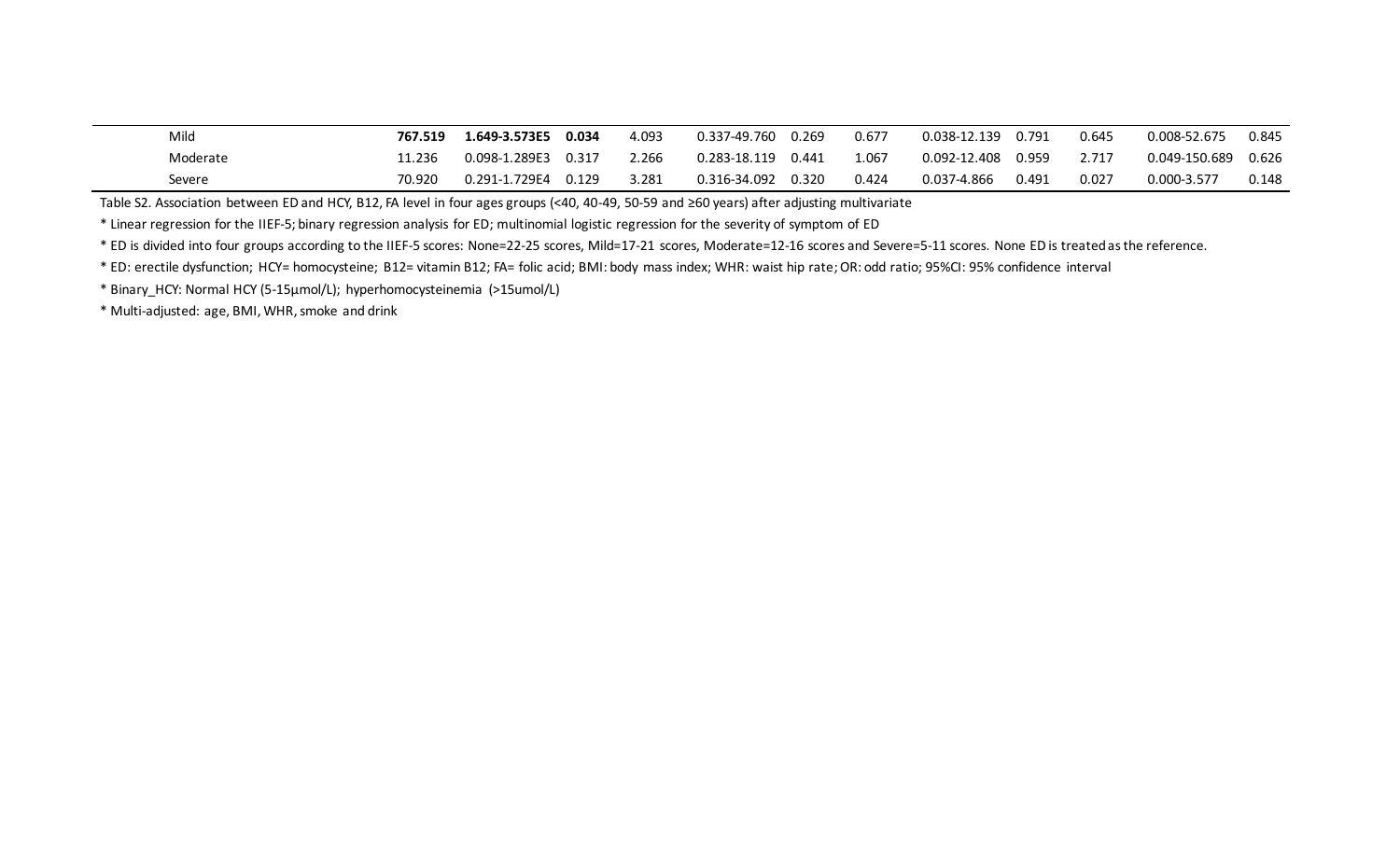|                    | ED grading |              | <b>HCY</b>    |              |              | Binary_HCY   |              |                     | <b>B12</b>        |              |              | FA           |              |
|--------------------|------------|--------------|---------------|--------------|--------------|--------------|--------------|---------------------|-------------------|--------------|--------------|--------------|--------------|
|                    |            | OR           | 95%CI         | P            | OR           | 95%CI        | P.           | OR                  | 95%CI             | P            | OR           | 95%CI        | P            |
| Unadjusted         |            |              |               |              |              |              |              |                     |                   |              |              |              |              |
| Marital status     |            |              |               |              |              |              |              |                     |                   |              |              |              |              |
| Live together      |            | 1.070        | 0.698-1.640   | 0.757        | 1.237        | 0.979-1.562  | 0.074        | 1.400               | 1.010-1.940       | 0.044        | 1.283        | 0.860-1.916  | 0.222        |
|                    | None       | 1            | $\mathbf{1}$  | 1            | $\mathbf{1}$ | $\mathbf{1}$ | $\mathbf{1}$ | $\mathbf{1}$        | $\mathbf{1}$      | $\mathbf{1}$ | $\mathbf{1}$ | $\mathbf{1}$ | $\mathbf{1}$ |
|                    | Mild       | 1.077        | 0.673-1.722   | 0.758        | 1.239        | 0.959-1.601  | 0.101        | 1.484               | 1.033-2.132       | 0.033        | 1.295        | 0.833-2.012  | 0.251        |
|                    | Moderate   | 1.267        | 0.629-2.555   | 0.508        | 1.367        | 0.920-2.032  | 0.122        | 1.105               | 0.636-1.921       | 0.723        | 1.158        | 0.583-2.303  | 0.675        |
|                    | Severe     | 0.678        | 0.227-2.027   | 0.487        | 0.987        | 0.566-1.722  | 0.964        | 1.534               | 0.697-3.375       | 0.288        | 1.492        | 0.580-3.841  | 0.407        |
| Alone              |            | 1.523        | 0.540-4.299   | 0.426        | 1.346        | 0.765-2.370  | 0.303        | 1.458               | 0.705-3.013       | 0.309        | 0.577        | 0.246-1.356  | 0.207        |
|                    | None       | $\mathbf{1}$ | $\mathbf{1}$  | 1            | $\mathbf{1}$ | $\mathbf{1}$ | $\mathbf{1}$ | $\mathbf{1}$        | $\mathbf{1}$      | $\mathbf{1}$ | $\mathbf{1}$ | $\mathbf{1}$ | 1            |
|                    | Mild       | 0.813        | 0.207-3.194   | 0.767        | 1.169        | 0.580-2.355  | 0.662        | 3.950               | 1.331-11.719      | 0.013        | 0.750        | 0.285-1.976  | 0.561        |
|                    | Moderate   | 0.985        | 0.128-7.560   | 0.988        | 0.812        | 0.267-2.470  | 0.714        | 1.568               | 0.352-6.975       | 0.555        | 0.330        | 0.058-1.878  | 0.211        |
|                    | Severe     | 4.385        | 1.070-17.974  | 0.040        | 2.249        | 0.974-5.193  | 0.058        | 0.605               | 0.252-1.450       | 0.260        | 0.460        | 0.116-1.824  | 0.269        |
| educational status |            |              |               |              |              |              |              |                     |                   |              |              |              |              |
| Primary            |            | 1.586        | 0.018-142.652 | 0.841        | 0.875        | 0.116-6.579  | 0.897        | 5.169               | 0.188-142.118     | 0.331        | 0.399        | 0.095-1.676  | 0.209        |
|                    | None       | 1            | $\mathbf{1}$  | 1            | $\mathbf{1}$ | $\mathbf{1}$ | $\mathbf{1}$ | $\mathbf{1}$        | $\mathbf{1}$      | $\mathbf{1}$ | $\mathbf{1}$ | $\mathbf{1}$ | 1            |
|                    | Mild       | 3.257        | 0.018-596.353 | 0.657        | 0.500        | 0.045-5.514  | 0.571        | 4.007               | 0.136-117.975     | 0.421        | 0.455        | 0.088-2.364  | 0.349        |
|                    | Moderate   | 0.489        | 0.002-114.662 | 0.797        | 1.500        | 0.136-16.542 | 0.741        | 1.266E <sup>3</sup> | $2.303 - 6.962E5$ | 0.026        | 0.423        | 0.060-2.975  | 0.387        |
|                    | Severe     | 2.199        | 0.007-686.953 | 0.788        | 1.000        | 0.080-12.557 | 1.000        | 2.627               | 0.200-34.591      | 0.463        | 0.205        | 0.009-4.472  | 0.314        |
| Intermediate       |            | 1.667        | 0.989-2.811   | 0.055        | 1.305        | 0.993-1.716  | 0.056        | 1.513               | 1.049-2.182       | 0.027        | 1.187        | 0.747-1.887  | 0.469        |
|                    | None       | 1            | $\mathbf{1}$  | 1            | $\mathbf{1}$ | $\mathbf{1}$ | $\mathbf{1}$ | $\mathbf{1}$        | $\mathbf{1}$      | $\mathbf{1}$ | $\mathbf{1}$ | $\mathbf{1}$ | 1            |
|                    | Mild       | 1.571        | 0.883-2.795   | 0.124        | 1.295        | 0.958-1.752  | 0.093        | 1.838               | 1.215-2.781       | 0.004        | 1.304        | 0.779-2.181  | 0.312        |
|                    | Moderate   | 1.619        | 0.692-3.785   | 0.266        | 1.265        | 0.806-1.986  | 0.307        | 1.132               | 0.620-2.067       | 0.687        | 0.888        | 0.411-1.919  | 0.763        |
|                    | Severe     | 2.355        | 0.876-6.326   | 0.089        | 1.429        | 0.829-2.463  | 0.199        | 0.934               | 0.452-1.926       | 0.852        | 1.160        | 0.451-2.980  | 0.759        |
| Superior           |            | 0.874        | 0.449-1.699   | 0.691        | 1.436        | 0.986-2.093  | 0.060        | 0.938               | 0.537-1.640       | 0.823        | 1.117        | 0.586-2.129  | 0.738        |
|                    | None       | $\mathbf{1}$ | $\mathbf{1}$  | $\mathbf{1}$ | $\mathbf{1}$ | $\mathbf{1}$ | $\mathbf{1}$ | $\mathbf{1}$        | $\mathbf{1}$      | $\mathbf{1}$ | $\mathbf{1}$ | 1            | $\mathbf{1}$ |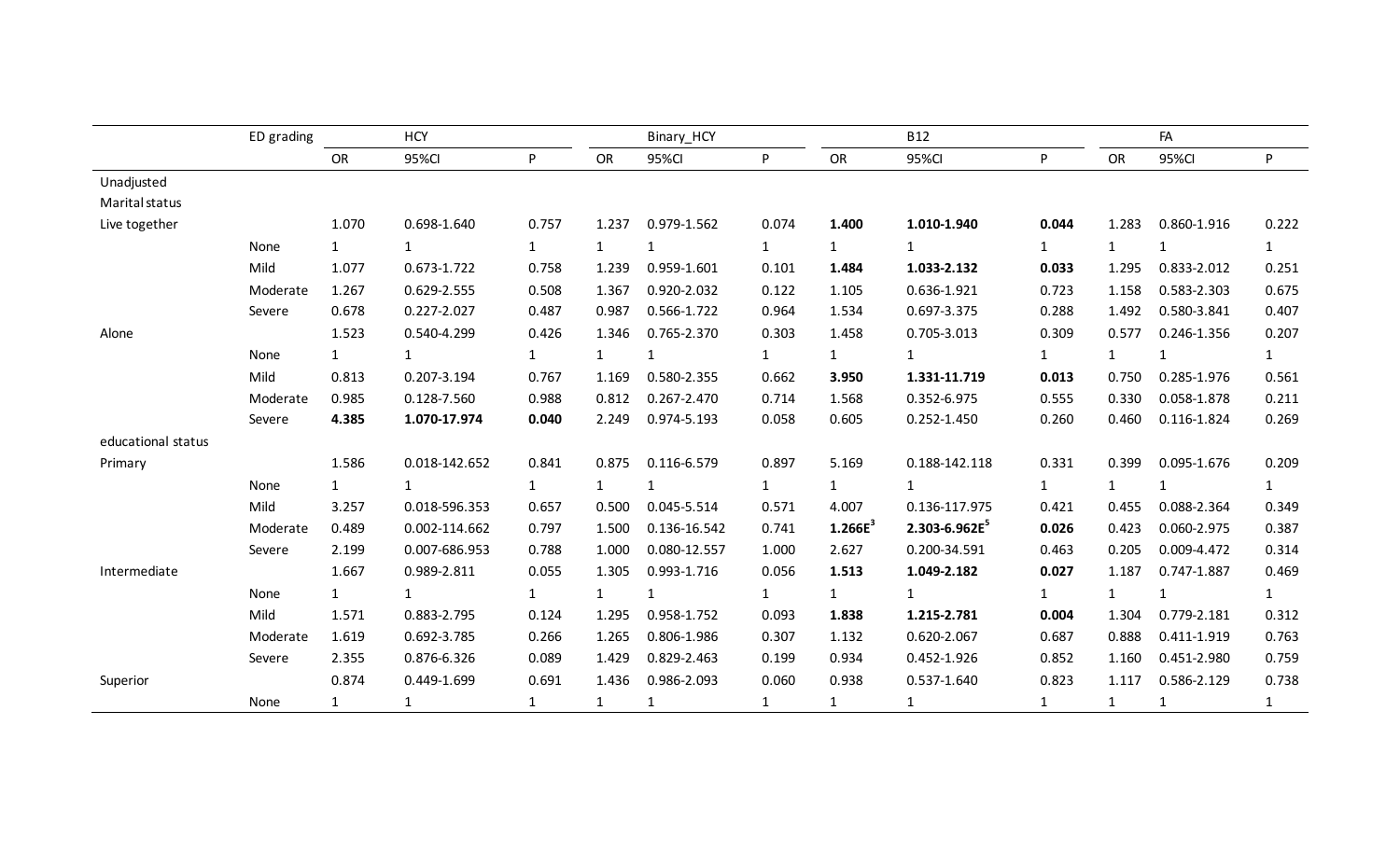|                    | Mild     | 0.765        | 0.351-1.669                  | 0.501        | 1.403        | 0.924-2.130     | 0.112        | 1.156        | 0.612-2.183          | 0.655        | 1.202        | 0.587-2.462  | 0.615        |
|--------------------|----------|--------------|------------------------------|--------------|--------------|-----------------|--------------|--------------|----------------------|--------------|--------------|--------------|--------------|
|                    | Moderate | 1.581        | 0.567-4.414                  | 0.381        | 1.800        | 0.849-3.818     | 0.126        | 0.640        | 0.225-1.821          | 0.403        | 1.244        | 0.345-4.481  | 0.739        |
|                    | Severe   | 0.479        | 0.064-3.567                  | 0.472        | 1.170        | 0.461-2.970     | 0.741        | 0.491        | $0.142 - 1.691$      | 0.259        | 0.569        | 0.116-2.788  | 0.487        |
| Age-Adjusted       |          |              |                              |              |              |                 |              |              |                      |              |              |              |              |
| Marital status     |          |              |                              |              |              |                 |              |              |                      |              |              |              |              |
| Live together      |          | 9.868        | 0.559-1.347                  | 0.528        | 1.110        | 0.873-1.412     | 0.394        | 1.333        | 0.954-1.861          | 0.092        | 1.122        | 0.743-1.694  | 0.584        |
|                    | None     | $\mathbf{1}$ | $\mathbf{1}$                 | $\mathbf{1}$ | $\mathbf{1}$ | $\mathbf{1}$    | $\mathbf{1}$ | $\mathbf{1}$ | $\mathbf{1}$         | $\mathbf{1}$ | $\mathbf{1}$ | $\mathbf{1}$ | $\mathbf{1}$ |
|                    | Mild     | 0.940        | 0.586-1.508                  | 0.796        | 1.157        | 0.892-1.501     | 0.271        | 1.436        | 0.996-2.072          | 0.053        | 1.176        | 0.752-1.839  | 0.478        |
|                    | Moderate | 0.874        | 0.402-1.902                  | 0.735        | 1.110        | 0.735-1.676     | 0.620        | 1.015        | 0.583-1.766          | 0.958        | 0.947        | 0.469-1.909  | 0.878        |
|                    | Severe   | 0.378        | $0.114 - 1.258$              | 0.113        | 0.762        | 0.428-1.357     | 0.356        | 1.353        | 0.622-2.943          | 0.445        | 1.193        | 0.459-3.097  | 0.717        |
| Alone              |          | 1.611        | 0.566-4.586                  | 0.371        | 1.406        | 0.793-2.493     | 0.243        | 1.391        | 0.653-2.961          | 0.392        | 0.622        | 0.257-1.506  | 0.292        |
|                    | None     | $\mathbf{1}$ | $\mathbf{1}$                 | $\mathbf{1}$ | $\mathbf{1}$ | 1               | $\mathbf{1}$ | $\mathbf{1}$ | $\mathbf{1}$         | $\mathbf{1}$ | $\mathbf{1}$ | 1            | $\mathbf{1}$ |
|                    | Mild     | 0.850        | 0.216-3.352                  | 0.817        | 1.210        | 0.598-2.451     | 0.596        | 3.742        | 1.258-11.129         | 0.018        | 0.799        | 0.294-2.169  | 0.659        |
|                    | Moderate | 1.019        | 0.132-7.836                  | 0.986        | 0.831        | 0.272-2.542     | 0.745        | 1.492        | 0.339-6.562          | 0.597        | 0.341        | 0.060-1.947  | 0.226        |
|                    | Severe   | 5.085        | 1.195-21.636                 | 0.028        | 2.448        | 1.046-5.733     | 0.039        | 0.450        | $0.175 - 1.159$      | 0.098        | 0.516        | 0.122-2.174  | 0.367        |
| educational status |          |              |                              |              |              |                 |              |              |                      |              |              |              |              |
| Primary            |          | 0.285        | 0.001-61.236                 | 0.647        | 0.212        | 0.010-4.431     | 0.317        | 10.044       | $0.027 - 3.674E3$    | 0.444        | 0.421        | 0.080-2.228  | 0.309        |
|                    | None     | $\mathbf{1}$ | $\mathbf{1}$                 | $\mathbf{1}$ | $\mathbf{1}$ | $\mathbf{1}$    | $\mathbf{1}$ | $\mathbf{1}$ | $\mathbf{1}$         | $\mathbf{1}$ | $\mathbf{1}$ | $\mathbf{1}$ | $\mathbf{1}$ |
|                    | Mild     | 1.588        | 0.004-601.127                | 0.879        | 0.228        | 0.010-5.326     | 0.357        | 4.021        | 0.062-259.697        | 0.513        | 0.485        | 0.093-2.542  | 0.392        |
|                    | Moderate | 0.001        | $7.773E^{-8} - 6.096$        | 0.116        | 0.139        | 0.003-6.581     | 0.316        | $3.874E^{3}$ | $1.164 - 1.289E^{7}$ | 0.046        | 0.426        | 0.024-7.587  | 0.561        |
|                    | Severe   | 0.035        | 1.430E <sup>-5</sup> -84.089 | 0.398        | 0.118        | $0.002 - 6.145$ | 0.290        | 8.466        | $0.008 - 8.474E3$    | 0.545        | 0.162        | 0.005-5.514  | 0.311        |
| Intermediate       |          | 1.392        | 0.820-2.365                  | 0.221        | 1.209        | 0.915-1.597     | 0.182        | 1.384        | 0.954-2.009          | 0.087        | 1.073        | 0.669-1.722  | 0.769        |
|                    | None     | $\mathbf{1}$ | $\mathbf{1}$                 | $\mathbf{1}$ | $\mathbf{1}$ | $\mathbf{1}$    |              | $\mathbf{1}$ | $\mathbf{1}$         | $\mathbf{1}$ | $\mathbf{1}$ | 1            | $\mathbf{1}$ |
|                    | Mild     | 1.382        | 0.774-2.468                  | 0.275        | 1.229        | 0.906-1.668     | 0.186        | 1.723        | 1.133-2.620          | 0.011        | 1.206        | 0.717-2.030  | 0.480        |
|                    | Moderate | 1.145        | 0.470-2.787                  | 0.766        | 1.084        | 0.682-1.724     | 0.733        | 0.966        | 0.529-1.764          | 0.911        | 0.754        | 0.346-1.643  | 0.478        |
|                    | Severe   | 1.915        | 0.698-5.257                  | 0.207        | 1.298        | 0.748-2.254     | 0.354        | 0.840        | 0.409-1.726          | 0.635        | 1.022        | 0.397-2.632  | 0.964        |
| Superior           |          | 0.779        | 0.391-1.552                  | 0.477        | 1.324        | 0.900-1.948     | 0.154        | 0.953        | 0.540-1.684          | 0.869        | 0.898        | 0.461-1.750  | 0.751        |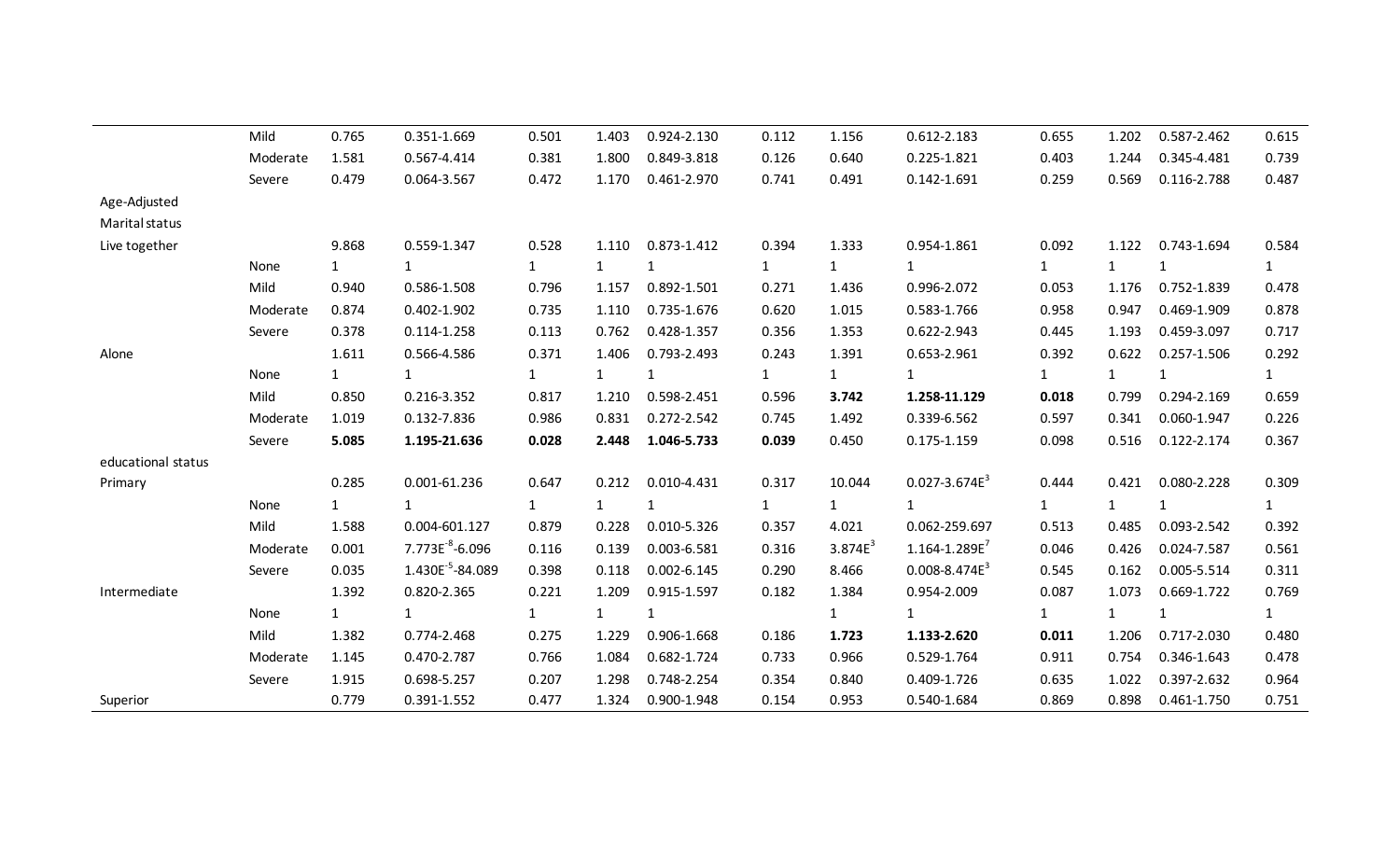|                       | None     | $\mathbf{1}$   | $\mathbf{1}$                               | $\mathbf{1}$ | $\mathbf{1}$ | $\mathbf{1}$           | $\mathbf{1}$ | $\mathbf{1}$    | $\mathbf{1}$      | $\mathbf{1}$ | $\mathbf{1}$ | $\mathbf{1}$      | $\mathbf{1}$ |
|-----------------------|----------|----------------|--------------------------------------------|--------------|--------------|------------------------|--------------|-----------------|-------------------|--------------|--------------|-------------------|--------------|
|                       | Mild     | 0.672          | 0.297-1.521                                | 0.340        | 1.289        | 0.841-1.976            | 0.245        | 1.175           | 0.618-2.238       | 0.623        | 0.960        | 0.458-2.012       | 0.914        |
|                       | Moderate | 1.421          | 0.486-4.155                                | 0.521        | 1.583        | 0.736-3.405            | 0.240        | 0.682           | $0.241 - 1.926$   | 0.470        | 0.917        | 0.244-3.440       | 0.898        |
|                       | Severe   | 0.521          | 0.074-3.647                                | 0.511        | 1.202        | 0.472-3.061            | 0.699        | 0.473           | 0.132-1.690       | 0.249        | 0.622        | 0.125-3.096       | 0.562        |
| Multivariate adjusted |          |                |                                            |              |              |                        |              |                 |                   |              |              |                   |              |
| Marital status        |          |                |                                            |              |              |                        |              |                 |                   |              |              |                   |              |
| Live together         |          | 0.894          | 0.575-1.390                                | 0.619        | 1.137        | 0.893-1.448            | 0.299        | 1.349           | 0.962-1.891       | 0.083        | 1.176        | 0.773-1.789       | 0.449        |
|                       | None     | 1              | $\mathbf{1}$                               | $\mathbf{1}$ | $\mathbf{1}$ | $\mathbf{1}$           | $\mathbf{1}$ | $\mathbf{1}$    | $\mathbf{1}$      | $\mathbf{1}$ | $\mathbf{1}$ | $\mathbf{1}$      | 1            |
|                       | Mild     | 0.963          | 0.598-1.548                                | 0.875        | 1.181        | 0.909-1.534            | 0.213        | 1.501           | 1.035-2.175       | 0.032        | 1.245        | 0.790-1.961       | 0.345        |
|                       | Moderate | 0.913          | 0.420-1.985                                | 0.818        | 1.136        | 0.751-1.719            | 0.547        | 0.971           | 0.554-1.701       | 0.918        | 0.933        | 0.455-1.915       | 0.851        |
|                       | Severe   | 0.417          | 0.126-1.378                                | 0.152        | 0.812        | 0.454-1.453            | 0.483        | 1.227           | 0.562-2.675       | 0.608        | 1.317        | 0.494-3.514       | 0.582        |
| Alone                 |          | 1.602          | 0.546-4.698                                | 0.390        | 1.399        | 0.779-2.512            | 0.261        | 1.288           | 0.558-2.975       | 0.553        | 0.678        | 0.253-1.820       | 0.441        |
|                       | None     | $\mathbf{1}$   | $\mathbf{1}$                               | $\mathbf{1}$ | $\mathbf{1}$ | $\mathbf{1}$           | $\mathbf{1}$ | $\mathbf{1}$    | $\mathbf{1}$      | $\mathbf{1}$ | $\mathbf{1}$ | $\mathbf{1}$      | $\mathbf{1}$ |
|                       | Mild     | 0.850          | 0.206-3.498                                | 0.821        | 1.199        | 0.579-2.481            | 0.625        | 3.449           | 1.113-10.692      | 0.032        | 0.959        | 0.279-3.292       | 0.947        |
|                       | Moderate | 1.130          | 0.135-9.481                                | 0.910        | 0.856        | 0.276-2.654            | 0.788        | 1.244           | 0.261-5.929       | 0.784        | 0.336        | 0.054-2.069       | 0.239        |
|                       | Severe   | 4.181          | 0.951-19.374                               | 0.058        | 2.356        | 0.989-5.616            | 0.053        | 0.302           | 0.084-1.083       | 0.066        | 0.598        | 0.139-2.570       | 0.490        |
| educational status    |          |                |                                            |              |              |                        |              |                 |                   |              |              |                   |              |
| Primary               |          | 0.045          | 0.000-51.900                               | 0.388        | 0.098        | 0.002-5.651            | 0.262        | 6.248           | 0.006-6.418E3     | 0.605        | 2.823        | 0.032-247.907     | 0.649        |
|                       | None     | 1              | $\mathbf{1}$                               | $\mathbf{1}$ | $\mathbf{1}$ | $\mathbf{1}$           | $\mathbf{1}$ | $\mathbf{1}$    | $\mathbf{1}$      | $\mathbf{1}$ | $\mathbf{1}$ | $\mathbf{1}$      | $\mathbf{1}$ |
|                       | Mild     | 0.198          | 4.915E <sup>-5</sup> -794.766              | 0.702        | 0.224        | 0.004-13.29            | 0.473        | 0.001           | 3.247E-10-3.819E3 | 0.376        | 1.806        | 0.007-479.698     | 0.836        |
|                       | Moderate | $2.184E^{-12}$ | 2.988E <sup>-28</sup> -1.597E <sup>4</sup> | 0.150        | 0.004        | 1.429E-6-8.838         | 0.157        | <b>NA</b>       | <b>NA</b>         | 0.043        | 3.396        | $0.006 - 1.820E3$ | 0.703        |
|                       | Severe   | 1.972E-9       | $1.318E^{-24} - 2.952E^{6}$                | 0.261        | 0.008        | $4.142E^{-6} - 15.343$ | 0.210        | $8.065E^{-217}$ | $0.000 - 0.203$   | 0.049        | 0.516        | 0.001-457.324     | 0.849        |
| Intermediate          |          | 1.431          | 0.842-2.432                                | 0.186        | 1.223        | 0.925-1.618            | 0.158        | 1.428           | 0.981-2.081       | 0.063        | 1.092        | 0.677-1.764       | 0.717        |
|                       | None     |                | $\mathbf{1}$                               | $\mathbf{1}$ | $\mathbf{1}$ | $\mathbf{1}$           | $\mathbf{1}$ | $\mathbf{1}$    | $\mathbf{1}$      | $\mathbf{1}$ | $\mathbf{1}$ | 1                 | $\mathbf{1}$ |
|                       | Mild     | 1.401          | 0.782-2.510                                | 0.257        | 1.238        | 0.910-1.682            | 0.174        | 1.858           | 1.214-2.845       | 0.004        | 1.268        | 0.748-2.149       | 0.378        |
|                       | Moderate | 1.225          | 0.502-2.990                                | 0.656        | 1.105        | 0.694-1.761            | 0.673        | 0.954           | 0.519-1.755       | 0.880        | 0.707        | 0.319-1.568       | 0.394        |
|                       | Severe   | 2.044          | 0.744-5.615                                | 0.165        | 1.350        | 0.776-2.351            | 0.288        | 0.754           | 0.364-1.562       | 0.448        | 0.969        | 0.367-2.562       | 0.950        |